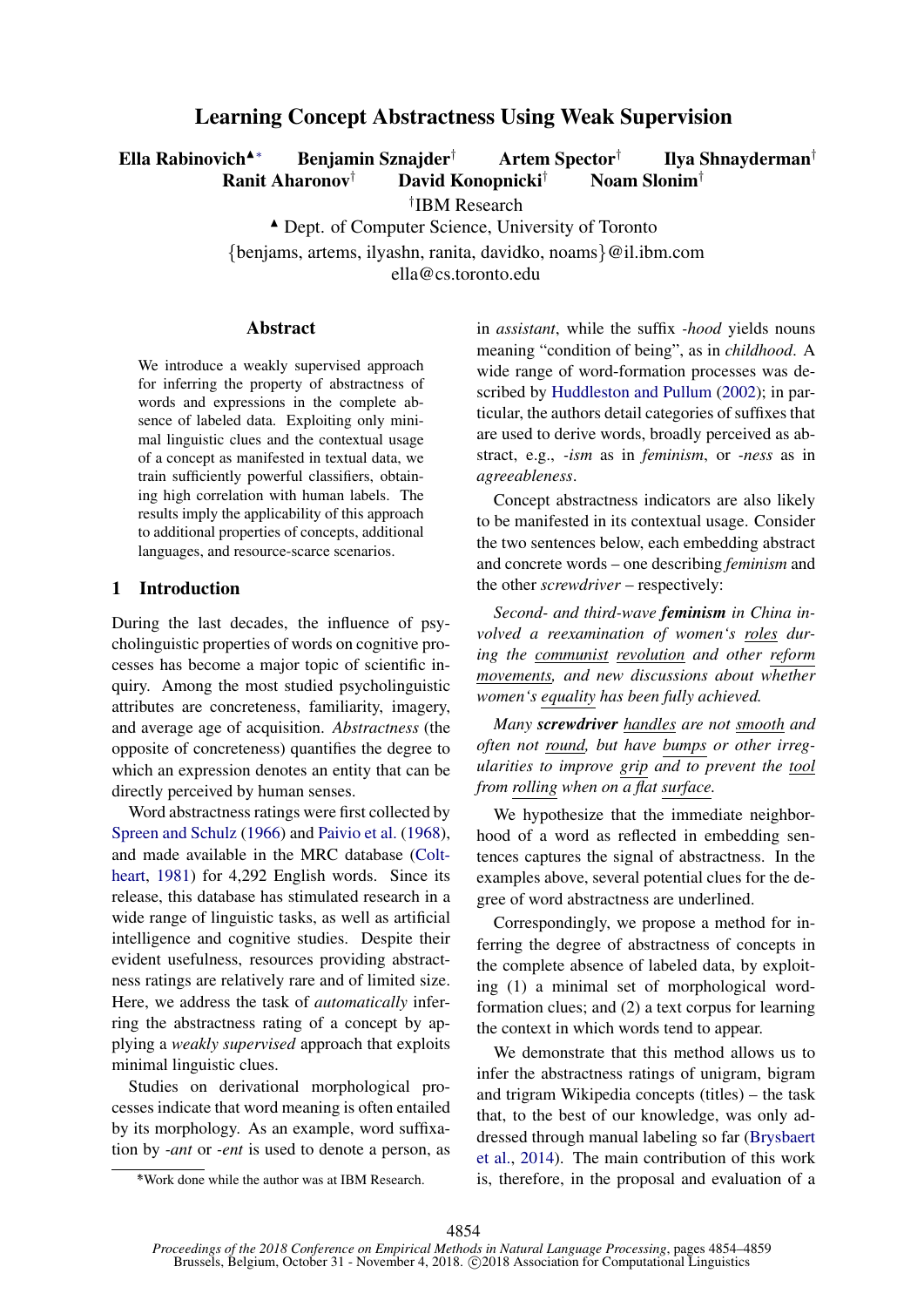weakly supervised methodology for inferring the abstractness rating of concepts, potentially applicable to additional languages. The suggested approach may also be applicable for predicting other word and concept properties, when those are manifested in both morphology and context. Finally, we release a dataset of 300K Wikipedia concepts automatically rated for their degree of abstractness, and additional 1500 unigram, bigram and trigram concepts annotated with both manual and predicted scores.<sup>[1](#page-1-0)</sup>

## 2 Related work

A large body of research addressed the relations of word abstractness and cognitive processes [\(Con](#page-5-5)[nell and Lynott,](#page-5-5) [2012;](#page-5-5) [Gianico-Relyea and Altar](#page-5-6)[riba,](#page-5-6) [2012;](#page-5-6) [Oliveira et al.,](#page-5-7) [2013;](#page-5-7) [Nishiyama,](#page-5-8) [2013;](#page-5-8) [Paivio,](#page-5-9) [2013;](#page-5-9) [Barber et al.,](#page-5-10) [2013\)](#page-5-10). Computational investigation of word abstractness and concreteness has been a prolific field of recent research, laying out an empirical foundation for the theoretically motivated hypotheses on the characteristics of these properties. A ranker trained on psycholinguistic features extracted from the MRC database (in combination with other features) reached first place in the English Lexical Simplification task at SemEval 2012 [\(Jauhar and Specia,](#page-5-11) [2012\)](#page-5-11). [Hill and](#page-5-12) [Korhonen](#page-5-12) [\(2014\)](#page-5-12) achieved state-of-the-art performance in Semantic Composition and Semantic Modification prediction by including concreteness in the set of features used by the model.

Along the years, several works extended the seed MRC dataset by employing various *supervised* machine learning techniques, further utilizing the extended dataset for tasks of lexical simplification [\(Paetzold and Specia,](#page-5-13) [2016b](#page-5-13)[,a\)](#page-5-14), crosslingual metaphor detection [\(Tsvetkov et al.,](#page-5-15) [2013\)](#page-5-15), literal and metaphorical sense identification [\(Tur](#page-5-16)[ney et al.,](#page-5-16) [2011\)](#page-5-16), as well as readability assessment of Brazilian Portuguese [\(dos Santos et al.,](#page-5-17) [2017\)](#page-5-17). [Feng et al.](#page-5-18) [\(2011\)](#page-5-18) exploited word attributes from WordNet, properties extracted from the CELEX database, and Latent Semantic Analysis over a large text corpus for building a linear regression model predicting abstractness rate; the model accounted for 64% variance of human annotations.

A comprehensive survey of psycholinguistic and memory research on word concreteness is pre-

sented in [Brysbaert et al.](#page-5-4) [\(2014\)](#page-5-4) (BWK), who conducted a large-scale manual annotation of concreteness ratings for over 40K concepts, further used by [Rothe et al.](#page-5-19) [\(2016\)](#page-5-19) to infer concreteness ratings for the whole Google News lexicon. To the best of our knowledge, our work is the first attempt to automatically infer the property of concept abstractness in the complete absence of labeled data.

### 3 Predicting concept abstractness

### 3.1 Abstractness indicators

Nominalization is a word-formation process that involves the formation of nouns from bases of other classes by means of affixation. As an example, a derivational suffix can be added to an adjective (capable+*ity* for *capability*) or a verb (react+*tion* for *reaction*) to create a noun. Various word-formation processes often enrich words with meaning associated with certain semantic grouping. [Huddleston and Pullum](#page-5-3) [\(2002\)](#page-5-3) detail nominalization processes that serve to form nouns denoting a "state" or "condition of being", which in turn are broadly associated with abstractness. As such, the suffixes *-ety, -ity* and *-ness* carry over the general meaning of "quality or state of being" and the suffix *-ism* is used to form nouns denoting a range of doctrines, beliefs and movements [\(Hud](#page-5-3)[dleston and Pullum,](#page-5-3) [2002\)](#page-5-3). Additional suffixes that tend to form English nouns with high degree of abstractness include *-ance, -ence, -ation, -ution, -dom, -hood, -ship* and *-y*.

### <span id="page-1-3"></span>3.2 Dataset

We used the English Wikipedia<sup>[2](#page-1-1)</sup> article titles as a proxy for retrieving frequently used single- and multi-word expressions, thereby associating over 5M Wikipedia titles with concepts.

Training data We chose two abstractness signals, manifested by the suffixes *-ism* and *-ness*, representing different types of abstract meanings. We extracted 1,040 potentially abstract unigram Wikipedia titles suffixed by either of the two (the positive class). The – admittedly noisy – concrete (negative) class was generated by randomly selecting the same number of unigram concepts from the complementary set of titles.In both cases, we set a threshold $3$  on the frequency of a concept in the

<span id="page-1-0"></span><sup>&</sup>lt;sup>1</sup>The datasets are available for download at [https://www.research.ibm.com/haifa/dept/](https://www.research.ibm.com/haifa/dept/vst/debating_data.shtml) [vst/debating\\_data.shtml](https://www.research.ibm.com/haifa/dept/vst/debating_data.shtml)

<span id="page-1-1"></span><sup>&</sup>lt;sup>2</sup>We used the Wikipedia May 2017 dump.

<span id="page-1-2"></span><sup>&</sup>lt;sup>3</sup>The minimum of 20 occurrences for a concept.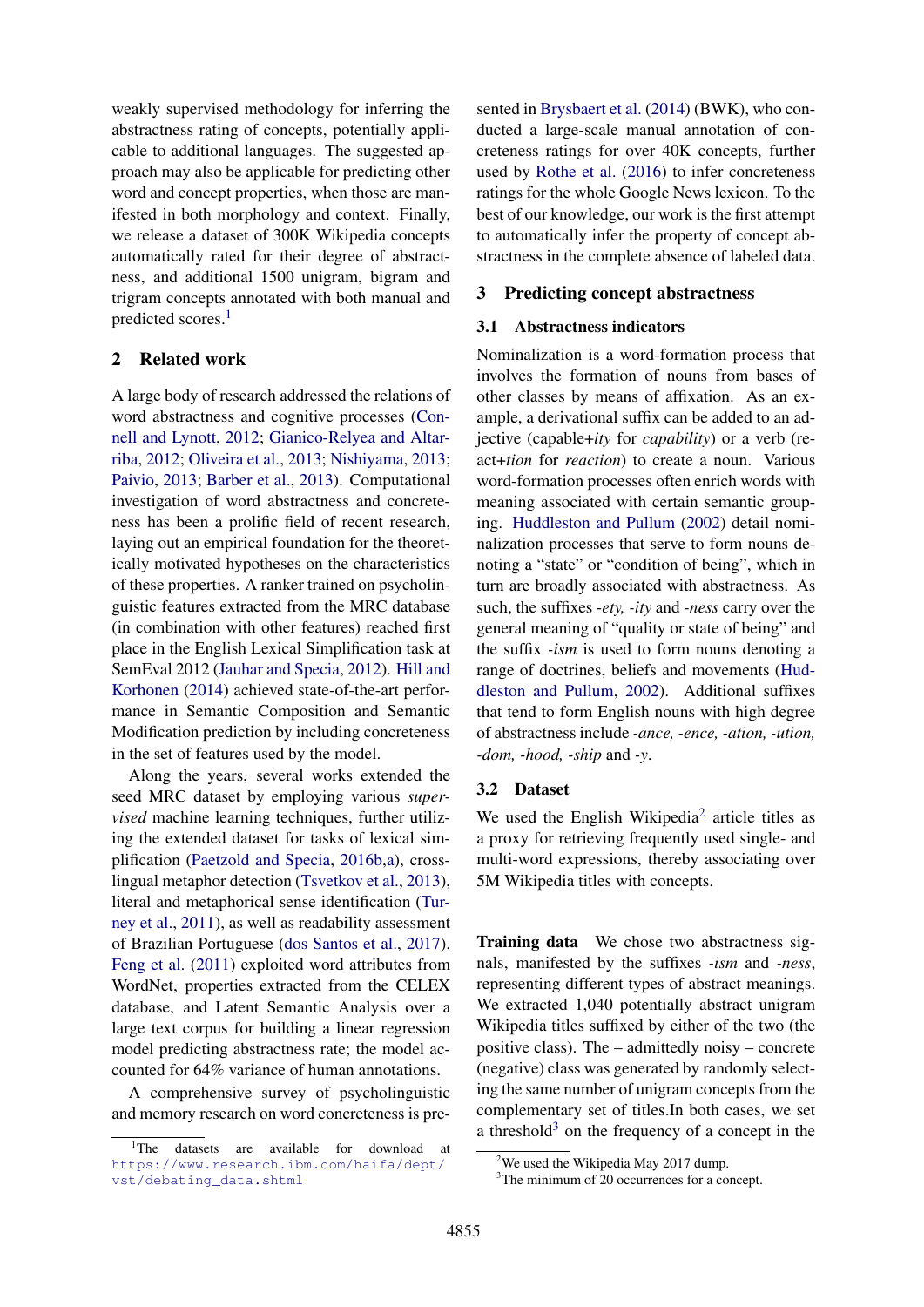corpus, and filtered out non-alphabetic unigrams and unigrams containing special characters. We assessed the quality of the positive and negative weakly-labeled training unigrams by manual annotation of their level of abstractness, obtaining abstractness prior of 93% in the set of presumably abstract concepts, and concreteness prior of 81% for the opposite class.

Given this set of weakly-labeled positive and negative concepts, we randomly selected a set of Wikipedia sentences that include any of these concepts (equally split by positive and negative unigrams), to be used in the training phase, while limiting sentence length to the range of 10 to 70 tokens. This step resulted in about 400K train sentences in each class, 800K in total. The final preprocessing phase involved masking a sentence concept with a generic token, aiming to prevent the classifier from training on the concept itself, and instead training on its contextual usage.

Evaluation data A randomly selected set of 1500 Wikpedia concepts (with the minimum of 500 occurrences per concept), split equally between unigrams, bigrams and trigrams, and distinct from the training set, was used for testing prediction. We henceforth refer to this set of concepts as the *evaluation set*. Each of these concepts was manually annotated for abstractness on the 1–7 scale by seven in-house labelers, using an adaptation of the guidelines by [Spreen and Schulz](#page-5-0) [\(1966\)](#page-5-0) to the multi-word scenario:

*Words or phrases may refer to persons, places and things that can be seen, heard, felt, smelled or tasted or to more abstract concepts that cannot be experienced by our senses. The purpose of this task is to rate a list of concepts with respect to "concreteness" in terms of sense-experience. Any expression that refers to objects, materials or persons should receive a high concreteness rating; any expression that refers to an abstract concept that cannot be experienced by the senses should receive a low concreteness rating. Concrete concepts typically have physical or concrete existence, while abstract do not. Think of the concepts "onion" and "nationalism" – "onion" can be experienced by our senses and therefore should be rated as concrete (1); "nationalism" cannot be experienced by the senses as such and therefore should be rated as abstract (7).*

Word polysemy is a common challenge in tasks related to lexical semantics. As such, our perception of the concreteness rate of the concept *bank* may vary depending on whether a financial institution or a river bank is concerned. While we could not avoid this issue altogether (since working with pre-trained word representations that do not carry disambiguation information), we ensured that all in-house labelers annotated the same word sense by providing them with Wikipedia definition of the most frequent sense of a concept.

The final abstractness score was computed as the average over individual annotations. The av-erage pairwise weighted Kappa agreement<sup>[4](#page-2-0)</sup> on the entire set of 1500 concepts was 0.65.

### <span id="page-2-1"></span>3.3 Classification models

We hypothesize that words that share similar degree of abstractness tend to share certain similarities in their contextual usage; that, in contrast to concepts that exhibit opposite abstractness rate. Indeed, a statistical significance test applied to the (weak) positive and negative training data (Section [3.2\)](#page-1-3) reveals markers such as {*parish, movement, century, spiritual, life, doctrine, nature, regime*} sharing excessive frequency in sentences containing abstract concepts. The very essence of this phenomenon is captured by distributed word representations [\(Mikolov et al.,](#page-5-20) [2013;](#page-5-20) [Penning](#page-5-21)[ton et al.,](#page-5-21) [2014\)](#page-5-21), a.k.a. word embeddings, learned based on the contextual usage of words. We therefore trained three classifiers, each exploiting different language properties, as described below.

Naive Bayes (NB) Using solely word counts in textual data, we used a simple probabilistic Naive Bayes classifier, with a bag-of-words feature set extracted from the 800K sentences containing positive and negative training concepts. Given a sentence containing a test concept, its degree of abstractness was defined as the posterior probability assigned by the classifier. Aiming at robust classification, we retrieved 500 sentences containing each test concept from the corpus. Consequently, the final abstractness score of a concept was calculated by averaging the predictions assigned by the classifier to individual sentences.

Nearest neighbor We used the nearest neighbors algorithm, specifically, its *radius-based* version (NN-RAD), using the pre-trained GloVe embeddings [\(Pennington et al.,](#page-5-21) [2014\)](#page-5-21). This classifier

<span id="page-2-0"></span><sup>&</sup>lt;sup>4</sup>We used the implementation in  $h \text{ttp:}/$ [scikit-learn.org](http://scikit-learn.org), with "quadratic" scheme.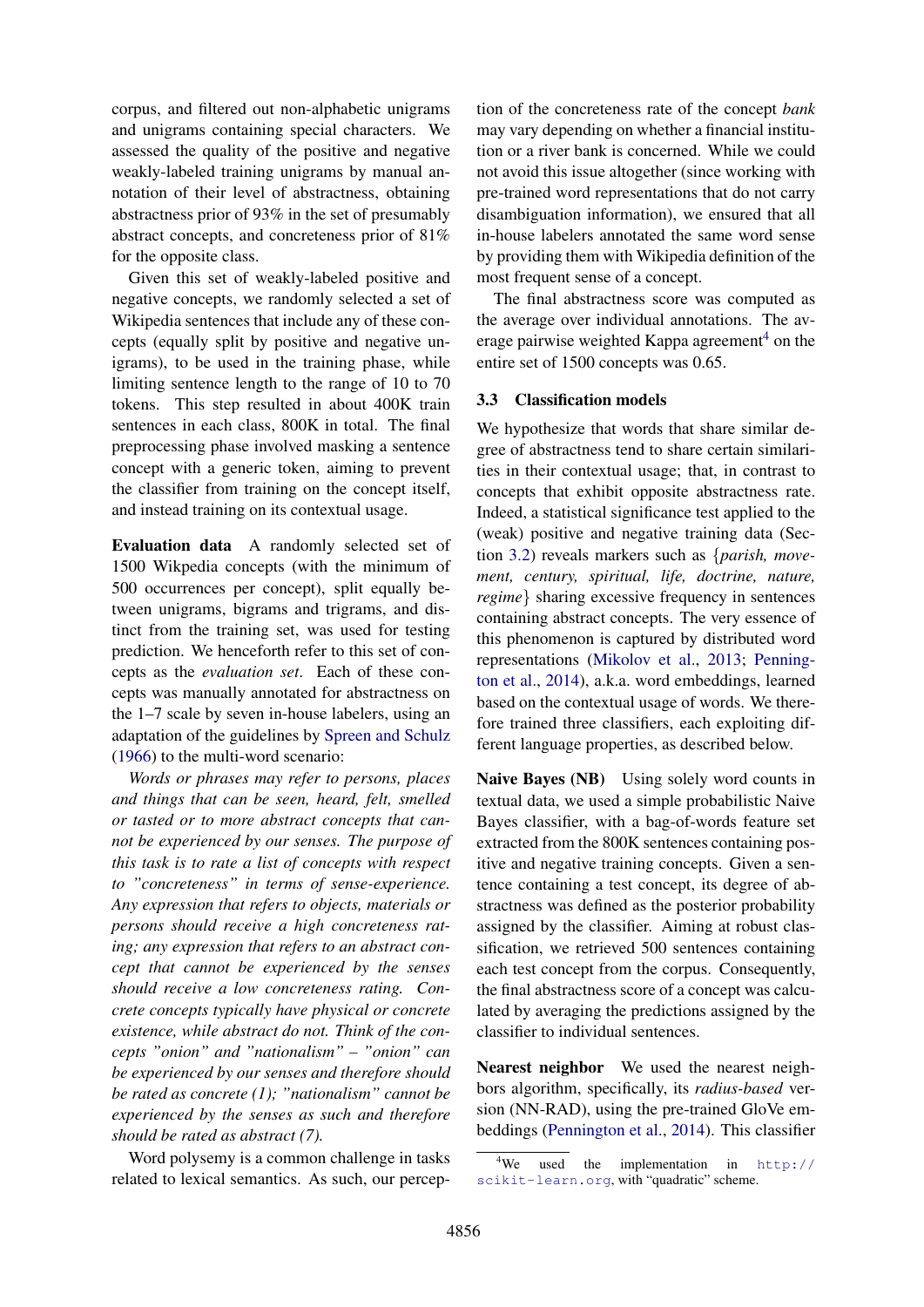estimates the degree of concept abstractness given only its distributional representation.

The abstractness score of a test concept was computed by the ratio of its abstract neighbors to the total number of concepts within the predefined radius, where the entire set of neighbors is limited to the concepts in the weakly-labeled training set. The proximity threshold (radius) was set to 0.25, w.r.t. the cosine similarity between two embedding vectors.<sup>[5](#page-3-0)</sup> Multi-word concepts were subject to more careful processing, where the classifier computed a multi-word concept representation as an average of representations of its individual words, and further estimated the abstractness score of the obtained embedding. In case that one of a concept constituents was not found in embeddings, we excluded the concept from computation.

RNN Aiming at exploiting both embeddings and textual data, we utilized a bidirectional recurrent neural network (RNN) with one layer of forward and backward LSTM cells. Each cell has width of 128, and is wrapped by a dropout wrapper with keep probability 0.85. An attention layer was created in order to weigh words according to their proximity to the train/test concept. The output of the LSTM cells is passed to the attention layer which reduces it to the size of 100. The output of the attention layer is passed to a fully connected layer which produces the final prediction of the abstractness level of a concept. GloVe embeddings with 300 dimensions were used as word representations. Given a set of sentences containing a test concept, its final abstractness score was computed by applying the averaging procedure described for the Naive Bayes classifier.

### 4 Results

We demonstrate that trained models discover linguistic patterns associated with abstract meaning (beyond those known at training), and furthermore yield abstractness scores that correlate significantly with human annotations.

### 4.1 Revealing abstractness markers

We automatically scored 100K unigram Wikipedia concepts for abstractness with all classifiers and extracted the set of suffixes that share excessive frequency in the top-k abstract concepts using the statistical proportion test. More specifically,

we applied the test to the exhaustive list of all three-character English suffixes (e.g., *-aaa, -aab*), counting their occurrences in the subset of con-cepts with the highest abstractness scores<sup>[6](#page-3-1)</sup> (the population under test) and in the remainder (the background). Our hypothesis was that suffixes associated with abstract meaning in the literature will be over-represented in the population of concepts ranked as abstract by the classifiers. The top-10 suffixes, scored by their statistical signif-icance p-value<sup>[7](#page-3-2)</sup> were  $\{-\mathbf{i}sm, -\mathbf{i}ty, -\mathbf{i}on, -\mathbf{s}is, -\mathbf{i}cs,$ *-ess, -phy, -nce, -ogy, -ing*} – suffixes broadly associated with abstractness in the literature (where all suffixes but two are distinct from the training data). The underlying concept examples included {*illegalism, modernity, antireligion, henosis, politics, lawlessness, ecosophy, conscience, ideology, enabling*} – words broadly perceived as abstract.

### 4.2 Abstractness rating

Table [1](#page-3-3) presents a few examples of abstract and concrete concepts, as identified by manual annotation, along with their abstractness score as predicted by the RNN classifier (Section [3.3\)](#page-2-1).

| abstract           |       | concrete  |       |
|--------------------|-------|-----------|-------|
| concept            | score | concept   | score |
| marxism            | 0.972 | plywood   | 0.000 |
| islamophobia       | 0.969 | Wiltshire | 0.000 |
| affirmative action | 0.844 | moonlight | 0.058 |
| absolute monarchy  | 0.842 | convoy    | 0.112 |
| sincerity          | 0.836 | gadget    | 0.120 |

<span id="page-3-3"></span>Table 1: Examples of concepts found as abstract/concrete (above/below the average score of 0.5) via manual annotation, along with their score as predicted by RNN.

Table [2](#page-4-0) presents the Pearson correlation between the abstractness scores as assigned by the classifiers and the manual annotations over the evaluation set. We also present the correlation of scores produced by our classifiers to the set of Wikipedia concepts from the manually annotated MRC database (MRC-seed, Section [1\)](#page-0-0), and to the set of 5[8](#page-3-4)83 noun concepts<sup>8</sup> from manually annotated BWK dataset [\(Brysbaert et al.,](#page-5-4) [2014\)](#page-5-4).

Evidently, the best results are obtained by the RNN classifier, yielding up to 0.740 correlation

<span id="page-3-0"></span><sup>5</sup>The radius was tuned on the set of 500 unigrams.

<span id="page-3-1"></span> $6$ We used the set of 18% highest ranked concepts – the fraction of abstract concepts in a sample population, as estimated by manual labeling.

<span id="page-3-4"></span><span id="page-3-2"></span><sup>&</sup>lt;sup>7</sup>In all cases the obtained p-value was practically zero.

<sup>8</sup>Only concepts that can be mapped to a corresponding Wikipedia page were considered.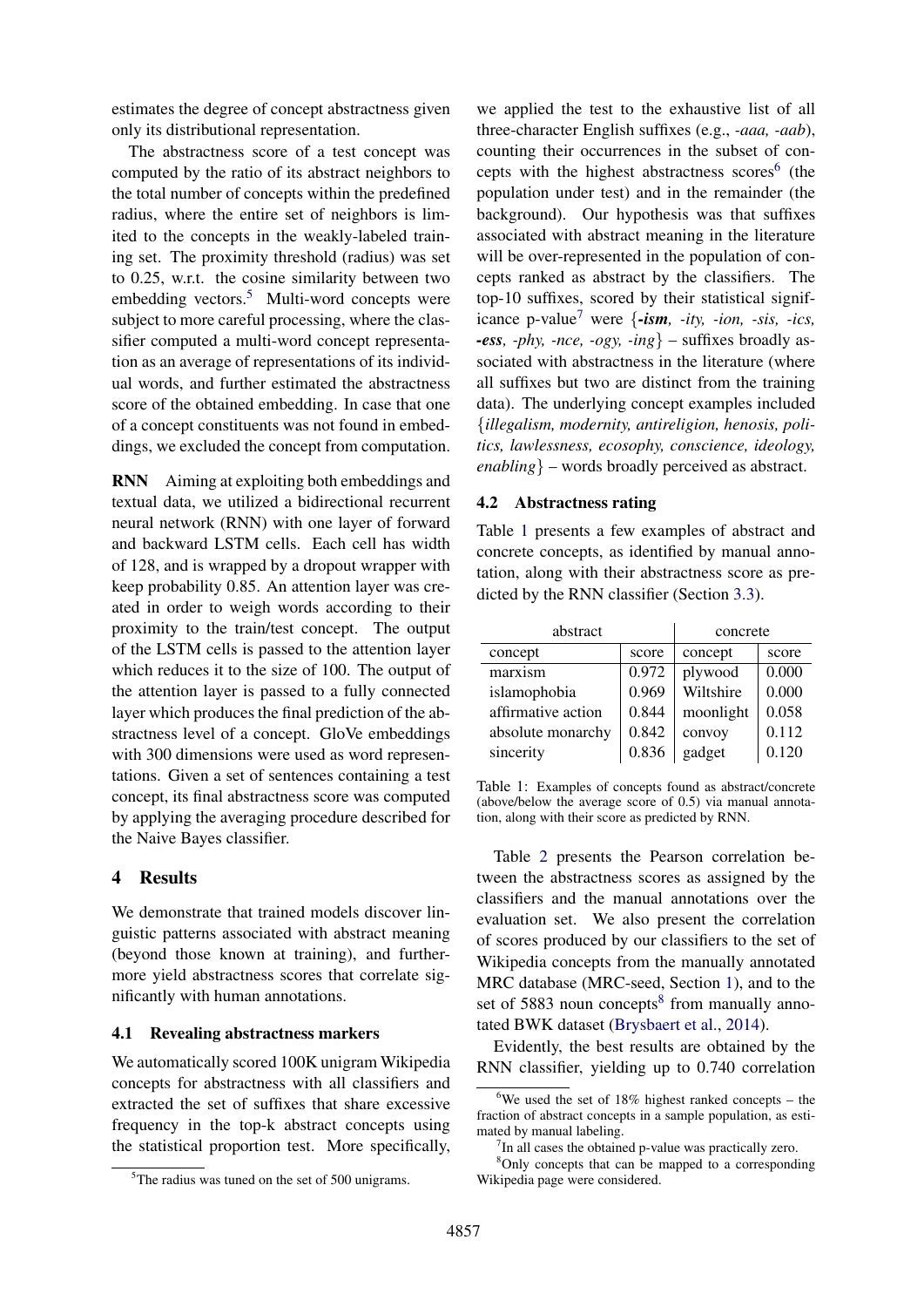| test set   | Naive Bayes | NN-RAD | <b>RNN</b> |
|------------|-------------|--------|------------|
| <b>BWK</b> | 0.657       | 0.622  | 0.634      |
| MRC-seed   | 0.674       | 0.576  | 0.669      |
| $1$ -grams | 0.679       | 0.638  | 0.740      |
| $2-grams$  | 0.565       | 0.515  | 0.666      |
| 3-grams    | 0.412       | 0.467  | 0.490      |

<span id="page-4-0"></span>Table 2: Correlation of abstractness scores assigned by the classifiers to manual annotations.

with human annotations. Notably, the simple Naive Bayes, utilizing only textual data, yields results of reasonable quality; the broad implication of this outcome lies in the potential applicability of this approach to resource-scarce scenarios where high quality word embeddings are not available. Interestingly, while using Google word2vec embeddings (instead of Glove) yielded similar results, utilizing fastText pre-trained representations [\(Joulin et al.,](#page-5-22) [2016\)](#page-5-22) obtained more accurate ranking, e.g., the NN-RAD classifier yielded correlation of 0.688 for the BWK dataset, compared to 0.622 obtained using Glove (Table [2\)](#page-4-0). We attribute this improvement to the fact that fastText embeddings better capture morphological word properties and cover more extensive vocabulary.

The relatively low correlation obtained with trigram concepts can be explained by the inherent complexity introduced by the multi-word scenario, challenging still further the subjective human perception of abstractness. While inter-labeler agreement for unigrams and bigrams was 0.72 and 0.66, respectively, it only reached 0.54 for trigrams, supporting the aforementioned hypothesis.

### 4.3 Varying the size of a test set

How many sentences containing a test concept suffice for a reliable prediction? We address this question by limiting the number of (randomly chosen) sentences used for rating. While the correlation obtained by RNN with 500 sentences containing a test concept reached 0.740 (Table [2\)](#page-4-0), as little as 10, and even 5 sentences yielded correlation of 0.706 and 0.675, respectively, implying the efficiency and effectiveness of the presented approach in the availability of only little data. The plot in Figure [1](#page-4-1) presents the correlation of the RNN and NB classifiers to label as function of number of (randomly sampled) sentences used for evaluation. Each such experiment (e.g., using 1, 5, 10 sentences) was averaged over 50 runs; the average correlation to label, as well as standard deviation, are plotted on the chart. The constant correlation yield by the (text-independent) NN-RAD algorithm is illustrated by the vertical line.



<span id="page-4-1"></span>Figure 1: Average correlation (and standard deviation) to manual annotation as function of number of sentences used for evaluation.

### 4.4 Comparison to supervised models

[Tsvetkov et al.](#page-5-15) [\(2013\)](#page-5-15) used supervised learning algorithm to propagate abstractness scores to words using pre-trained word representations. Utilizing vector elements as features, they trained a supervised classifier, and predicted the degree of abstractness for unseen words. Abstractness rankings from the MRC database were used as a training set, and the classifier predictions were binarized into abstract-concrete boolean indicators using predefined thresholds. The authors obtained 94% accuracy when tested on held-out data.

### 5 Conclusions

We presented a weakly supervised approach for inferring the degree of concept abstractness. Our results demonstrate that a minimal morphological signal and a textual corpus are sufficient to train classifiers that yield relatively accurate predictions, that in turn can be used to unravel additional linguistic patterns indicative of the same property. Our future plans include exploring the value of the proposed methodology with other languages and additional properties.

### Acknowledgments

We are grateful to Dafna Sheinwald and Shuly Wintner for much advise and helpful suggestions. We also thank our anonymous reviewers for their constructive feedback.